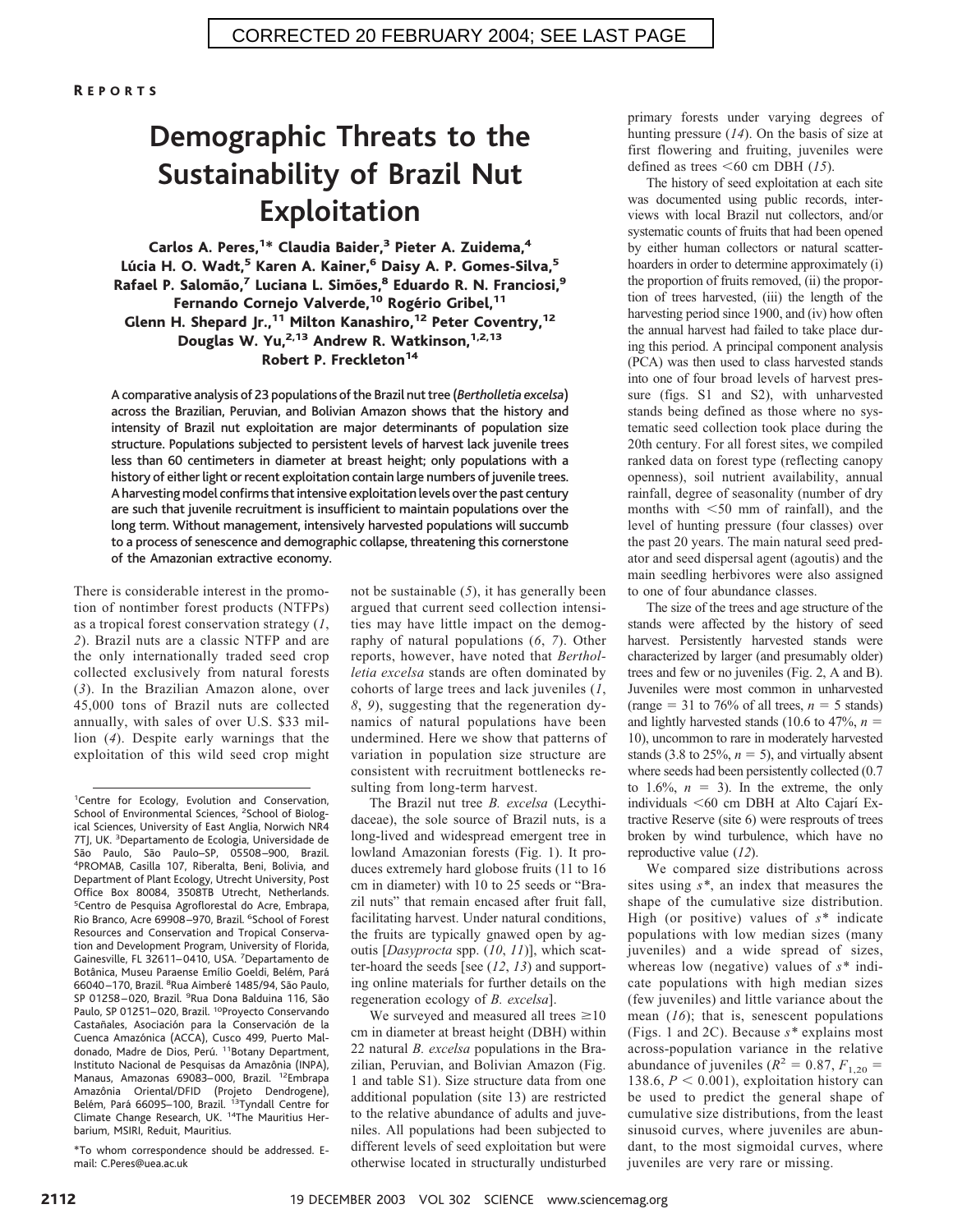#### **REPORTS**

The long-term correlates of seed removal were confirmed in step-down and step-up multiple regression models incorporating other variables that could potentially have affected the population dynamics of *B. excelsa*; these included the geographic coordinates of each stand, density of Brazil nut trees  $\geq 10$  cm DBH, soil nutrient availability, total rainfall, strength of the dry season, the abundance of natural seed predators and/or dispersers, the abundance of seedling/sapling herbivores, and classes of canopy openness. Most of these variables were excluded from models explaining either the proportion of juveniles occurring within a stand  $(R^2 =$ 0.89,  $F_{5,17} = 24.9, P \le 0.001$  or the *s*<sup>\*</sup> value of cumulative size distributions  $[R^2 = 0.80]$ ,  $F_{\frac{3,18}{2}} = 23.5, P \leq 0.001$  (table S2)].

The only variables other than historical levels of seed collection retained by the models were site longitude, total rainfall, and the abundance of agoutis and large herbivores. The significance of these variables could be explained by the gradual westward shift in large-scale Brazil nut harvest and trade over the past three decades. The significant relationship between large herbivore (and agouti) abundance and the percentage of juveniles (but not the *s\** parameter) of different stands probably resulted from the key role played by (i) terrestrial browsers as seedling/sapling predators and (ii) large rodents as both seed predators and dispersers (*10*–*13*). However, the only key variable consistently retained in the regression models was the PCA score summarizing the history of seed harvest.

The conclusion that chronically exploited populations are experiencing a population bottleneck resulting from intensive harvest was tested using a matrix population model (*17*), which assumed that intense exploitation is applied to previously unexploited populations. We simulated populations over a period of up to 200 years after the onset of exploitation, and estimated the parameters describing the size distributions (*16*). There is a close correspondence between the observed size distributions of the exploited populations and those predicted by the model assuming high levels of seed removal (Fig. 3). The model indicates that the simulated population bottlenecks, resulting from between 20 and 200 years of Brazil nut collection, are consistent with the patterns observed in real data. This is a powerful indicator that exploited populations may succumb to a recruitment bottleneck.

The model and field observations point to a dwindling number of increasingly older trees in persistently overexploited stands, which have not been adequately replaced by juveniles in recent decades. The clear message is that current Brazil nut harvesting practices at many Amazonian forest sites are not sustainable in the long



**Fig. 1.** Distribution of Brazil nut trees, *B. excelsa* (area surrounded by thick line on map), showing the cumulative size distribution of natural populations subjected to varying levels of seed exploitation. The shaded area indicates the region where adult trees may be locally abundant.

Numbers on map and histograms refer to the 23 populations surveyed (table S1). Histograms (DBH in cm) have been ordered clockwise, beginning at the top left, according to *s\**, an index of the impact of harvesting on size structure (Fig. 2). Size structure data were unavailable for site 13.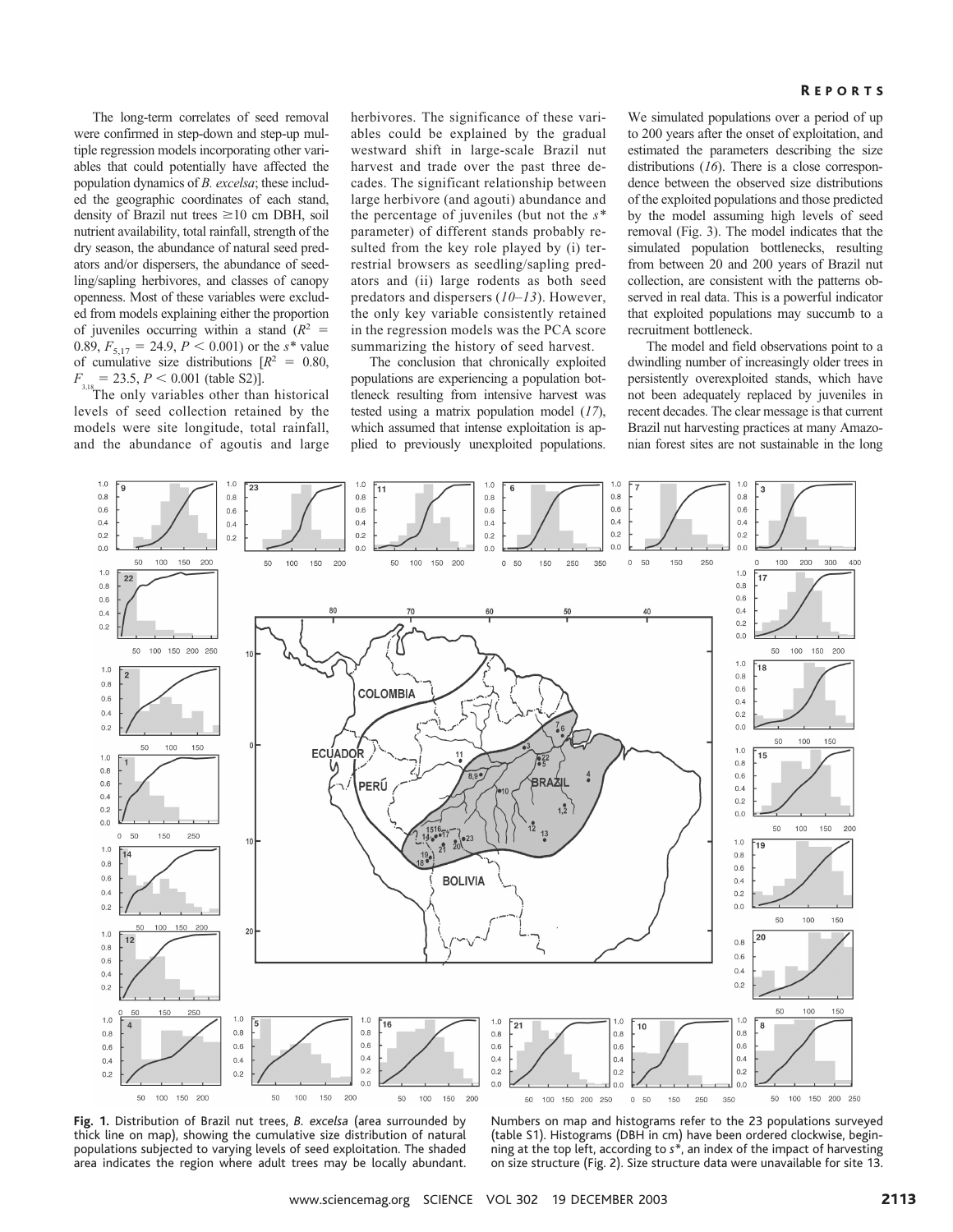

**Fig. 2.** Relationships between historical levels of Brazil nut collection and mean  $\pm$  SE (A) tree size measured as DBH; (**B**) percentage of juveniles (trees 10 to 60 cm DBH); and (**C**) the summary statistic *s\**, which measures the shape of the cumulative size distribution of each population. Decreasing *s\** values reflect populations characterized by high median DBHs and size distributions that are increasingly sigmoid in nature. Numbers next to error bars in (B) indicate the number of populations studied.

term. Over the next few decades, however, seed production can still be maintained because of the long reproductive life-span of Brazil nut trees  $[>150$  years (7)]. Populations with a recent history of intensive exploitation should be monitored closely to avoid future regeneration failure, and strangled populations harvested for several decades should be managed to facilitate recruitment pulses. Low-cost methods to encourage recruitment within natural populations need to focus on increasing the supply of juveniles by managing the annual harvest quota (the percentage of seeds removed), planting viable seeds, or transplanting nursery-grown seedlings. The spatial structure of the harvest may also be manipulated over a supra-annual cycle to facilitate recruitment pulses by relaxing harvesting in annually rotated no-take areas. This would



**Fig. 3.** Modeled and observed Brazil nut tree size structure summary statistics, which measure the median size of the population  $(s_1)$  and the slope of the cumulative density function for size at the median  $(s_2)$ . Circles indicate the values estimated for all populations for which size information is available. The line represents population trajectories over 200 years for the  $s<sub>1</sub>$  and  $s<sub>2</sub>$  parameters after the commencement of harvesting predicted from a model (*17*).

increase the seed supply for natural seed predators and dispersal agents, which facilitate seedling recruitment most effectively when they are saturated by large seed crops (*10*, *12*). Subsistence hunting pressure on both seed dispersers and large herbivores could also be controlled or manipulated within Brazil nut groves to maximize the probabilities of seed germination and seedling survival.

The long-term viability of traditional Brazil nut exploitation in the context of primary forests will not, however, depend solely on a healthy age structure and stable turnover of adult populations. More immediate threats to the sustainability of this extractive industry include deforestation and forest degradation (*18*), which are most prevalent in the highly seasonal southern arc of Amazonia, where high-density *Bertholletia* stands are currently concentrated. Both sound management of natural Brazil nut tree populations and protection of the larger primary forest matrix are required to avert demographic collapse, population decline, and the erosion of this cornerstone of the Amazonian economy.

#### **References and Notes**

- 1. R. G. A. Boot, R. E. Gullison, *Ecol. Appl.* **5**, 896 (1995).
- 2. C. M. Peters, *Sustainable Harvest of Non-timber Plant Resources in Tropical Moist Forest:An Ecological Primer* (Biodiversity Support Program, Washington, DC, 1994).
- 3. J. W. Clay, in *Harvesting Wild Species—Implications for Biodiversity and Conservation*, C. H. Freese, Ed. (John Hopkins Univ. Press, Baltimore, MD, 1997), pp. 246 –282.
- 4. Instituto Brasileiro de Geografia e Estatística (IBGE), *Produc¸a˜o da Extrac¸a˜o Vegetal e da Silvicultura* (IBGE, Rio de Janeiro, Brazil, 2002) (www.ibge.gov.br/, accessed 1 July 2003).
- 5. J. Huber, *Bol. Mus. Paraense Histo´ria Natural* **6**, 781 (1910).
- 6. V. M. Viana, R. A. Mello, L. M. Morais, N. T. Mendes, in *Floresta Amazoˆnica:Dinaˆmica, Regenerac¸a˜o e Manejo*, C. Gascon, P. Moutinho, Eds. (Instituto Na-

cional de Pesquisa da Amazônia, Manaus, Brazil, 1998), pp. 277–292.

- 7. P. A. Zuidema, R. G. A. Boot, *J. Trop. Ecol.* **18**, 1 (2002).
- 8. J. M. Pires, in *The Amazon: Limnology and Landscape Ecology of a Mighty Tropical River and its Basin*, H. Sioli, Ed. (Dr. W. Junk Publishers, Dordrecht, Netherlands, 1984), pp. 581-602.
- 9. D. Nepstad, *et al. Ad. Econ. Bot.* **9**, 1 (1992).
- 10. C. A. Peres, L. C. Schiesari, C. L. Dias-Leme, *J. Trop. Ecol*. **13**, 69 (1997).
- 11. C. A. Peres, C. Baider, *J. Trop. Ecol.* **13**, 595 (1997). 12. C. Baider, *Demografia e Ecologia de Dispersão de Frutos de* Bertholletia excelsa *Humb. & Bonpl. (Lecythidaceae) em Castanhais Silvestres da Amazoˆnia Oriental*, thesis, University of São Paulo, Brazil (2000).
- 13. P. A. Zuidema, *Ecology and Management of the Brazil Nut Tree* (Bertholletia excelsa), (PROMAB Scientific Series 6, Utrecht, Netherlands, 2003).
- 14. Supporting material on the study species, sampling sites, methods, and data analysis is available on *Science* Online.
- 15. This juvenile cutoff point was a powerful predictor of the proportion of trees  $<$  50 cm DBH ( $r^2$  = 0.97) in the 23 populations considered in this study.
- 16. The size distributions were quantified using a logistic regression. Size distributions were expressed as cumulative distributions (as a function of DBH) and were logit transformed  $\{ \text{logit } (\rho) = \text{log}[p/(1 - p)] \}.$ The logit-transformed proportions were then regressed on DBH, fitting the equation logit  $(p) = s<sub>1</sub> +$ *s*<sup>2</sup>DBH. The parameters are the intercept *s*<sub>1</sub>, which is a function of the median size of the population, and the slope *s<sub>2</sub>*, which is related to variance in size. The fitted regression is effectively an estimate of the degree to which the fitted sigmoid function approaches a step function (high slope values) or a linear function (low slope values).  $s_1$  and  $s_2$  were found to be negatively correlated. As a single summary statistic of the nature of the size distribution, we therefore calculated the first axis score of the PCA for the two statistics measured across the 22-populations, and this is termed *s\**.
- 17. This is a Lefkovitch structured model [adapted from (*7*)] in which the population is divided into 17 stages based on size and stage. Census data were used by Zuidema and Boot (*7*) to estimate rates of transitions between size classes and reproduction. The estimates of model parameters ignored the effects of density dependence, which has been shown to be very important in models of tropical tree populations (*19*, *20*). To account for this, we assumed that seedling survival was density dependent and reduced observed rates of survivorship to yield a population with a finite rate of population growth of 1. We only report results on size classes  $>$  10 cm DBH, hence we assume that density dependence acts before plants reach 10 cm DBH and is minimal thereafter. The model parameters were set using data on populations subject to harvesting (*7*), in which 93% of seeds may be removed. To account for this, we increased the rate of seedling production per tree to  $1/0.07 = 14.3$  times the observed level. Because density dependence is assumed to act on seedlings, this modification has little effect on predictions of adult size distributions.
- 18. Instituto Nacional de Pesquisas Espaciais (INPE), *Monitoring of the Brazilian Amazon Forest by Satellite* [INPE, São José dos Campos, Brazil, 2003 (www. obt.inpe.br/)].
- 19. D. M. S. Matos, R. P. Freckleton, A. R. Watkinson. *Ecology* **80**, 2635 (1999).
- 20. R. P. Freckleton *et al*. *J Appl. Ecol.* **40**, 846 (2003).
- 21. We are indebted to A. Sanchez Peres for inspiration to pursue this study; M. Rees, W. Sutherland, and P. Dolman for helpful comments; T. Haugaasen and many *castanheiros* for generous assistance during fieldwork; and the Center for Applied Biodiversity Sciences of Conservation International for supplementary funds to C.A.P.

#### **Supporting Online Material**

www.sciencemag.org/cgi/content/full/302/5653/2112/DC1 Materials and Methods

Figs. S1 to S3

Tables S1 and S2

References

19 September 2003; accepted 29 October 2003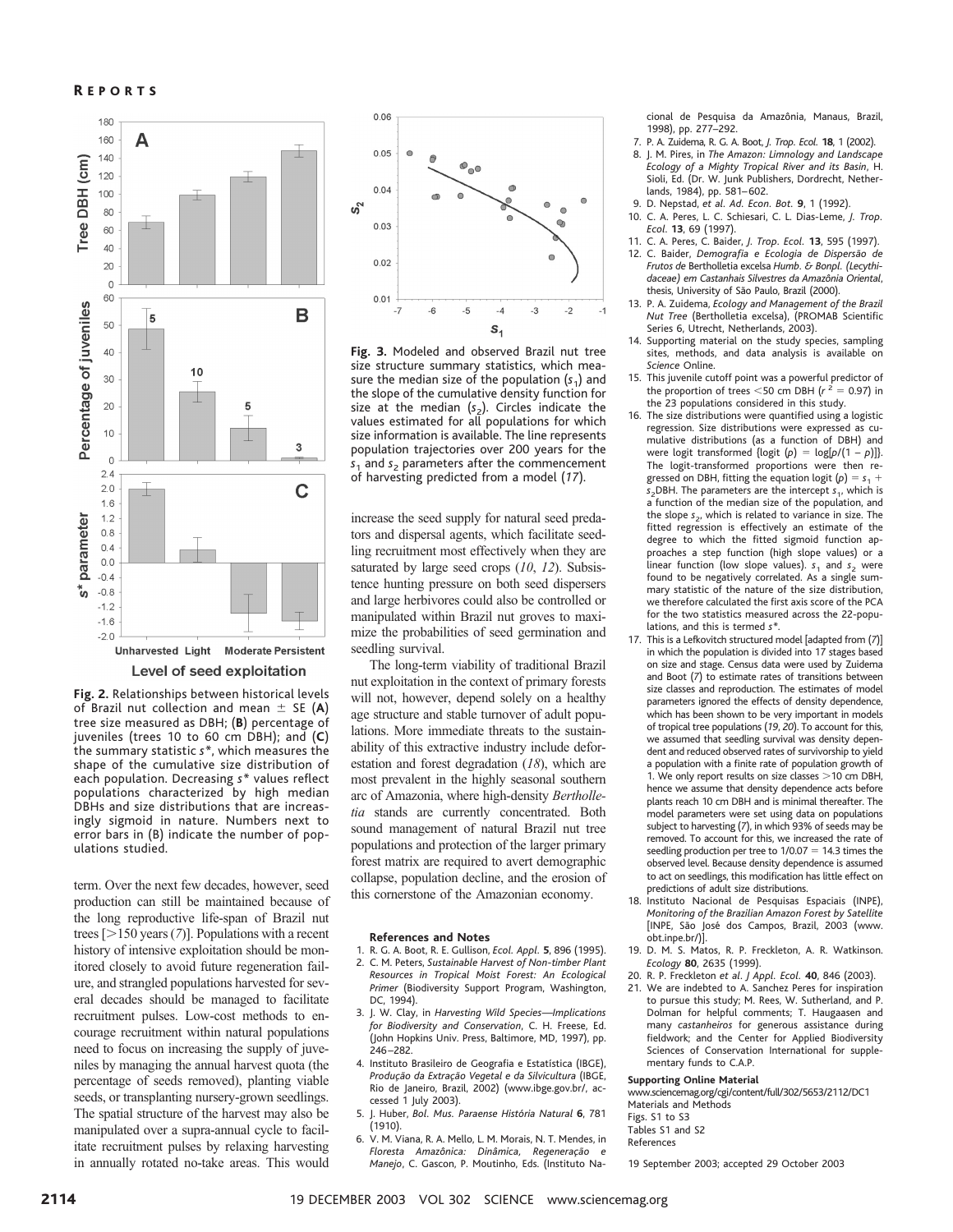# **post date 20 February 2004 ERRATUM**

REPORTS: "Demographic threats to the sustainability of Brazil nut exploitation" by C. A. Peres et al. (19 Dec. 2003, p. 2112). The affiliations for Claudia Baider and Robert P. Freckleton were incorrect. For Claudia Baider, the affiliation is Departamento de Ecologia, Universidade de São Paulo, São Paulo–SP, 05508-900, Brazil, and The Mauritius Herbarium, MSIRI, Reduit, Mauritius. For Robert P. Freckleton, the affiliation is Department of Zoology, University of Oxford, Oxford OX1 3PS, UK.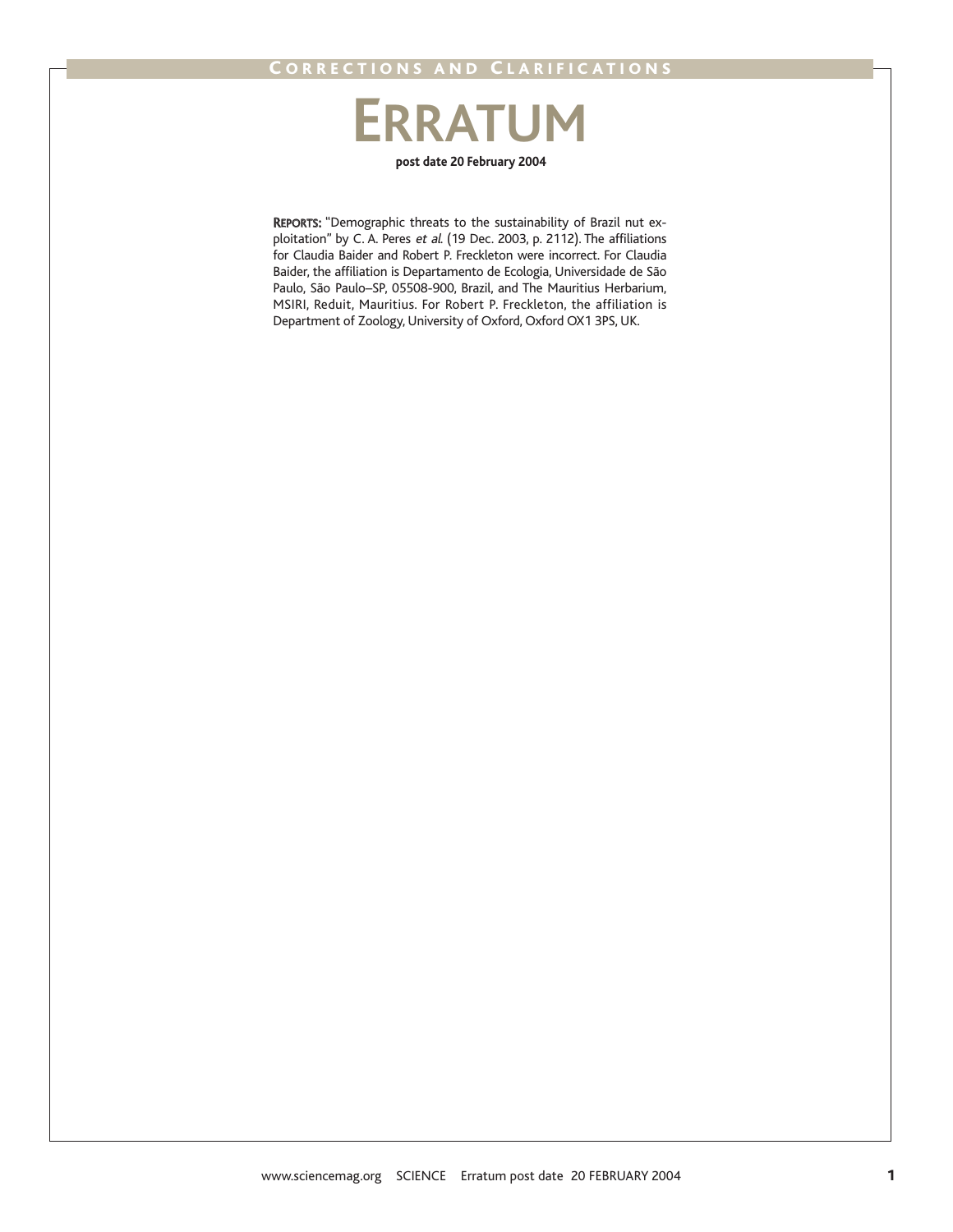# **Supporting Online Material for Peres** *et al.***,**

### Science/1091698

# **Demographic Threats to the Sustainability of Brazil Nut Exploitation**

Carlos A. Peres, Claudia Baider, Pieter A. Zuidema, Lúcia H.O. Wadt, Karen A. Kainer, Daisy A.P. Gomes-Silva, Rafael P. Salomão, Luciana L. Simões, Eduardo R. N. Franciosi, Fernando Cornejo Valverde, Rogério Gribel, Glenn H. Shepard Jr., Milton Kanashiro, Peter Coventry, Douglas W. Yu, Andrew R. Watkinson and Robert P. Freckleton

# **Materials and Methods**

### **The study species**

*Bertholletia excelsa* (Lecythidaceae) is a large emergent tree (up to 50 m tall) of widespread occurrence in lowland Amazonian terra firme (unflooded) forests (*S1*). Brazil nut trees are very long-lived and, in extreme cases, old individuals of up to 525 cm in DBH (*S2*) may sustain fruit production for over 500 yrs (*S3*), as suggested by carbon-dating studies (*S4*). *B. excelsa* trees produce extremely hard, woody, globose fruits or pyxidia (11-16 cm in diameter) that encase 10-25 large, nutritious seeds containing over 17% of protein and 72% of lipids (*S5*). Under natural conditions, a pyxidium is typically gnawed open by a large diurnal rodent (agouti, *Dasyprocta* spp.) occupying a home range containing one to several Brazil nut trees (*S6*). Seeds handled by agoutis are either eaten immediately or scatter-hoarded for later retrieval(*S7*), whereas >99% of the seeds remaining within unopened fruits die from fungal attack (*S8*). Subsequently, agoutis may fail to retrieve a minute fraction of the scatter-hoarded seeds which may eventually germinate to become seedling recruits (*S8-S9*).

### **Study areas**

The *Bertholletia excelsa* populations examined here had been subjected to different levels of seed exploitation over the last century, but were otherwise located in structurally undisturbed primary *terra firme* (unflooded) forests that have experienced varying degrees of hunting pressure. The only exception was site 22 (Alter do Chão, Pará, Brazil) which had a recent history of recurrent surface fire disturbance (*S10*), which *B. excelsa* is largely immune to, but may kill a large proportion of other canopy tree species (*S11*). The atypically high proportion of Brazil nut tree juveniles [and lowest mean DBH (44.9 cm) and highest tree density (23.0 ind.  $ha^{-1}$ ) in this recently unharvested population (75.6%,  $N = 78$ ) could therefore also be partly attributed to the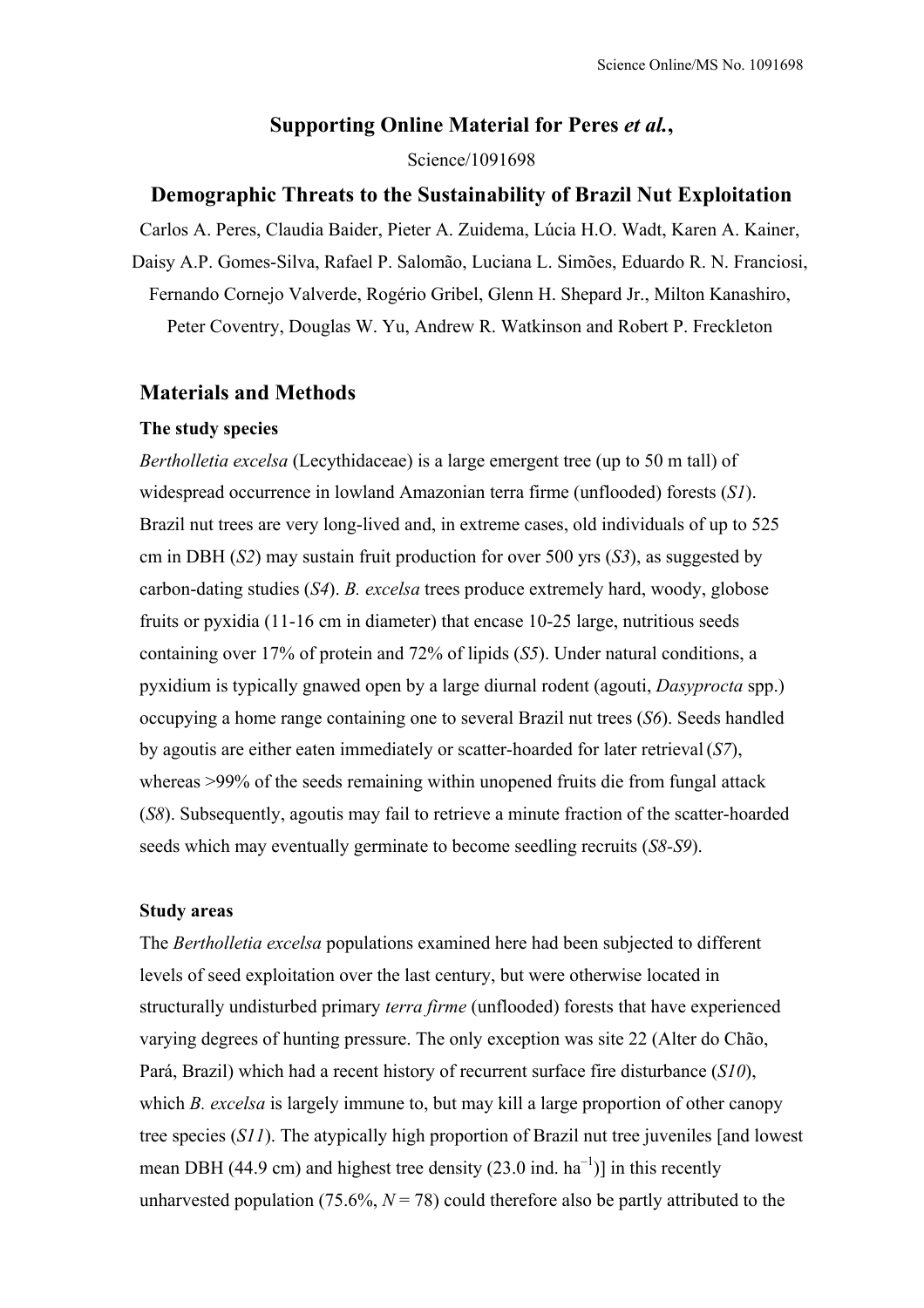unusually open canopy structure of this forest site, which facilitates recruitment in this species (*S12*–*S14*). Considering all sites, level of hunting pressure was only weakly correlated with the level of Brazil nut exploitation ( $r_s = 0.29$ ,  $P = 0.195$ ,  $N = 23$ ), so these variables were treated as independent in the multiple regression models.

Summary statistics on *Bertholletia excelsa* populations at all survey sites are presented in Table S1.

## **Population inventories**

Exhaustive population inventories at different forest sites were conducted using either plot-based or plotless methods, and the diameter at breast height (DBH) of all individuals of at least 10 cm DBH were measured using a diameter tape accurate to the nearest mm. Brazil nut trees are unbuttressed so that DBH measurements for all trees were taken at  $\sim$ 136 cm above ground. The strip-width of forest area surveyed whenever a standard line-transect census method was used was truncated in the field to at most 20 m on either side of each transect. During line-transect censuses, two previously trained observers, walking together and slowly (~600 m/h), scanned opposite sides of the transect in search of Brazil nut trees of at least 5 cm DBH. In all cases, the total sampling area was measured, whether population surveys were based on plots, transects, or exhaustive inventories of entire natural clusters of adults and juveniles that are locally referred to as *castanhais* (Brazil) or *manchales* (Peru). Trees smaller than 10 cm DBH, in those populations with a minimum sampling cut-off point of 5 cm DBH, may also have been located and mapped but were later excluded from analyses to maximize comparability across all samples. In all cases, particular care was taken to search for small trees (e.g. 10–20 cm DBH), which could have been intrinsically less detectable than large trees, and therefore overlooked during census work. We are confident, however, that this potential size-dependent detectability bias was greatly reduced by the fact that field work in both harvested and unharvested areas was conducted with the assistance of local Brazil nut collectors who had well developed search images of Brazil nut trees of different sizes and were highly skilled in locating all stems down to small saplings. This search image is also aided by the highly distinctive and deeply fissured bark, crown architecture, and leaf characteristics of *Bertholletia excelsa*. In addition, census work was in most cases carried out over several days, weeks or months which facilitated the continuous combing by different research teams of trees which might have been previously undetected. Finally, we tested for a size-dependent detection bias in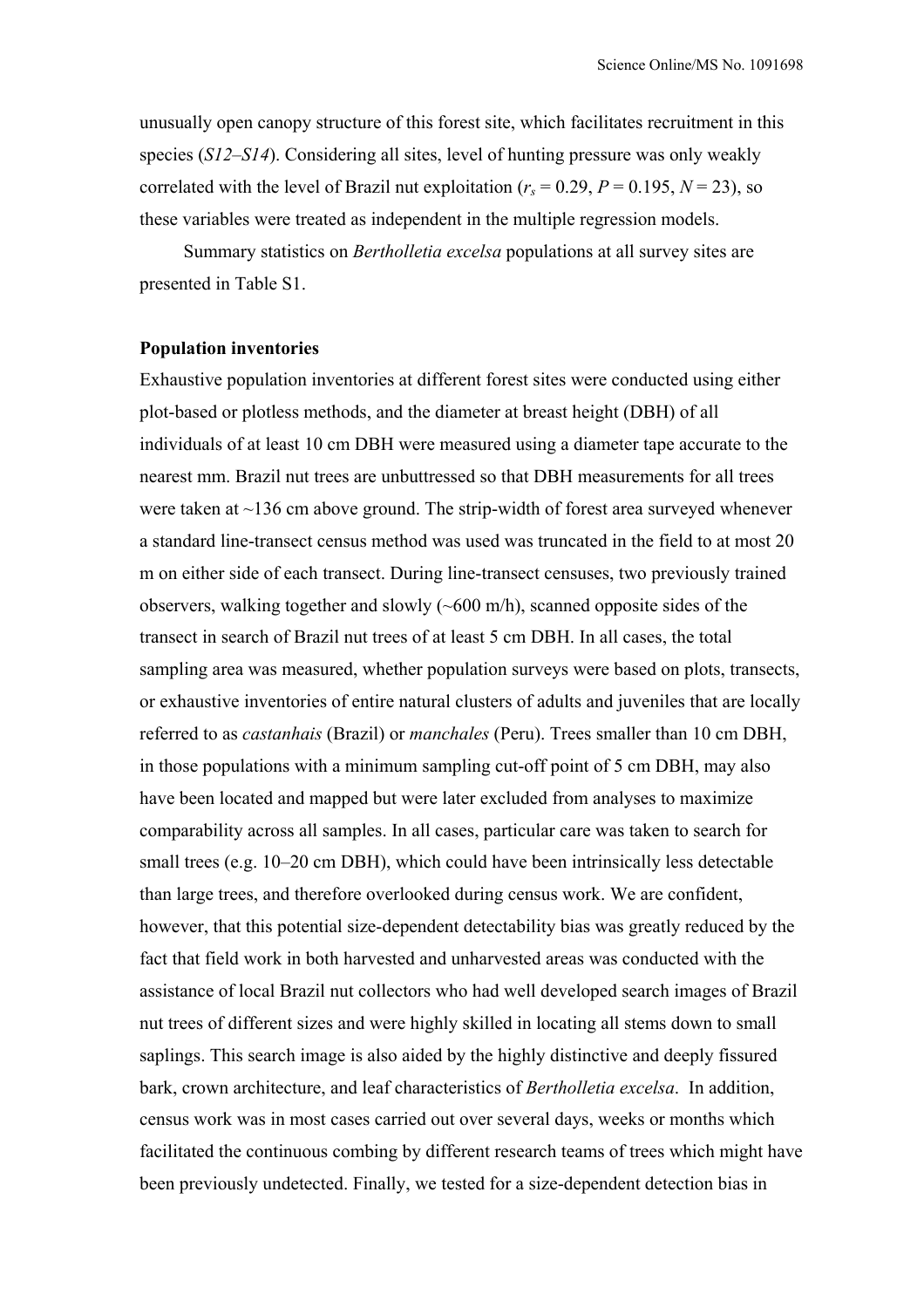those sites where a line-transect census method was used by examining the relationship between tree size (DBH) and the perpendicular distance (PD) from the transect line to each Brazil nut tree (measured with a Sonin® electronic distance measurer). In all five cases where this census method was used, there was no significant relationship between PD and tree size  $(P > 0.4$  in all cases), suggesting that small trees farther away, but within a distance of 20 m, from the transect line were not intrinsically less detectable than larger trees.

### **Population classification in terms of the history of seed harvest**

The *B. excelsa* seed exploitation categories were assigned using information on four key variables: (1) approximate (or estimated) number of years each population had been under a systematic regime of seed collection since 1900; (2) approximate percentage of mature fruits collected per tree; (3) approximate percentage of adult trees that were collected within a stand; and (4) approximate number of annual pulses of complete release of the seed crop from collection. These variables were entered into a principal component analysis (PCA). The first principal component explained 71% of the variance in these data. The scores for the first principal component were ranked (see Fig. S1), and based on these ranks, the populations were divided into four harvest categories.

 PCA scores derived from the history of seed exploitation were strong predictors of the size structure and relative abundance of juveniles in each Brazil nut population (Fig. S2).

# **Other environmental variables**

The long-term consequences of seed removal were also examined in multiple regression models incorporating other variables that could potentially also have affected the population dynamics of *B. excelsa*; these included the geographic coordinates of each stand, density of Brazil nut trees  $\geq 10$  cm DBH; soil nutrient availability, total rainfall, strength of the dry season, the abundance of natural seed predators and/or dispersers, seedling and/or sapling herbivores, and classes of canopy openness.

The only variables other than historical levels of seed collection retained by the models were site longitude, total rainfall, and the abundance of agoutis and large herbivores (Table S2). Surprisingly, canopy gap density was excluded from all models even though a high understory light environment in more open forests greatly accelerates the growth rate of saplings (*S12*) in this gap-dependent species (*S13-S14*).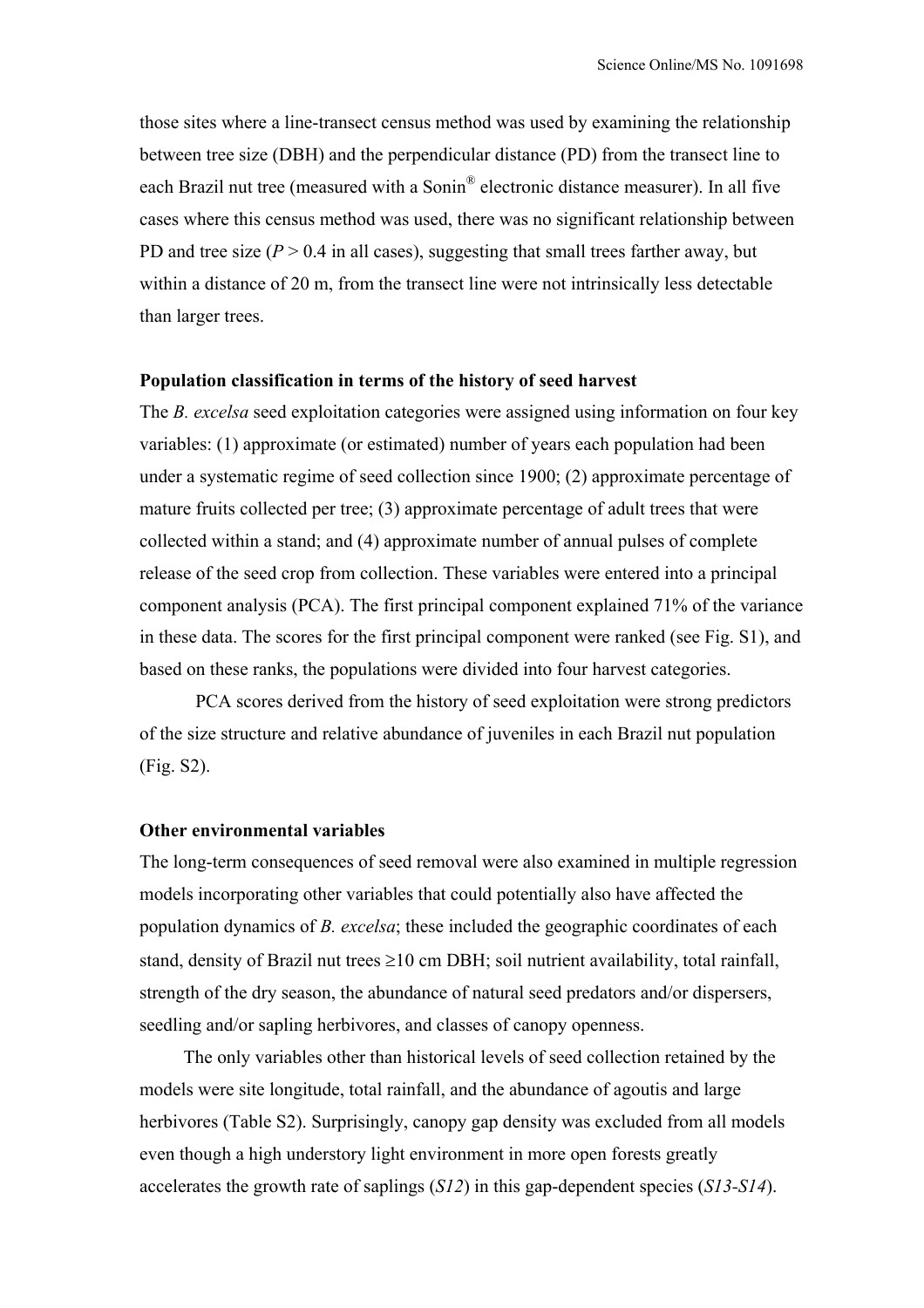The effect of site longitude and total rainfall are unlikely to be directly linked to the *B. excelsa* population size structure. The significance of these variables could be explained by the gradual westward shift in large-scale Brazil nut harvest and trade over the last three decades (*S9*, *S26-S27*). Commercial exploitation has slowly but steadily spread from higher rainfall areas in eastern Amazonia to more seasonally-dry forests of the Peruvian, Bolivian and southwestern Brazilian Amazon (notably Acre) that may be partly or entirely controlled by community-based extractive enterprises.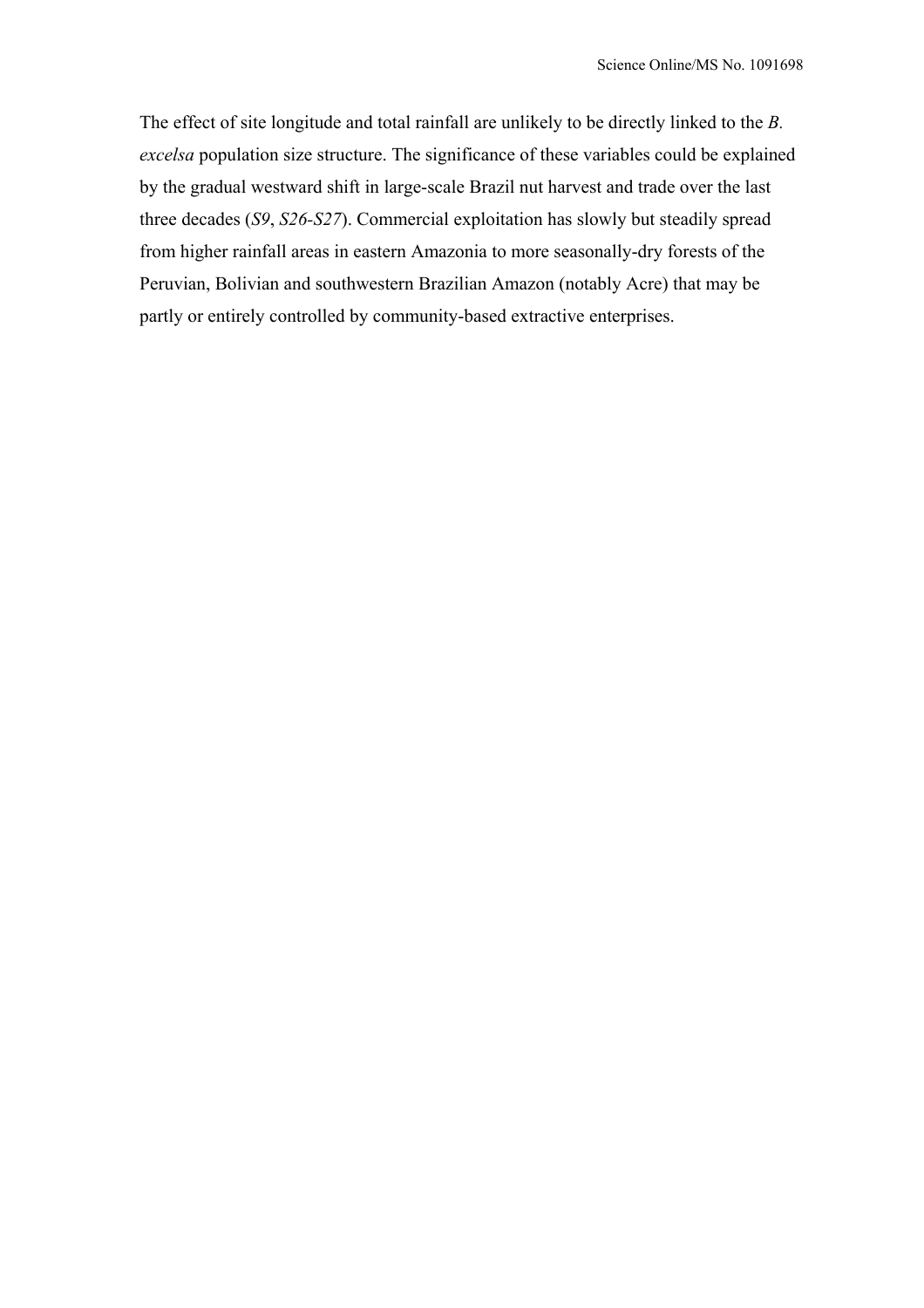| <b>Site</b><br>No. | <b>Site locality</b>                         | <b>State, Country</b>  | Latitude,<br>Longitude | Area sampled<br>(ha) | <b>Density</b><br>$(ind. ha^{-1})$ | $Mean \pm SE$<br>$DBH$ (cm) | $s^*$ <sup>a</sup> | $\frac{0}{0}$<br><b>Juveniles</b> | No. of trees<br>sampled | Level of seed<br>harvest <sup>b</sup> | $K-S$ tests <sup>c</sup>      | Data<br>sources |
|--------------------|----------------------------------------------|------------------------|------------------------|----------------------|------------------------------------|-----------------------------|--------------------|-----------------------------------|-------------------------|---------------------------------------|-------------------------------|-----------------|
| $\overline{1}$     | Pinkaiti.<br>Kayapó Indian Reserve           | Pará, Brazil           | 7°46'S, 51°57'W        | 60                   | 3.3                                | $72.6 \pm 3.8$              | 1.886              | 43.3                              | 224                     | U                                     | 2, 5, 12, 14                  | $S\mathcal{S}$  |
| 2                  | Kranure.<br>Kavapó Indian Reserve            | Pará, Brazil           | 7°49'S, 51°55'W        | 16                   | 3.4                                | $65.7 \pm 7.6$              | 1.920              | 52.5                              | 40                      | U                                     | 5, 12, 14                     | S8              |
| $\mathbf{3}$       | Saracá-Taqüera<br><b>National Forest</b>     | Pará, Brazil           | 1°45'S, 56°30'W        | 769                  | 1.5                                | $134.8 \pm 1.4$             | $-1.100$           | 1.6                               | 1165                    | P                                     | 9, 11                         | SI5             |
| $\overline{4}$     | Marabá                                       | Pará, Brazil           | 5°12'S, 49°06'W        | $\overline{9}$       | 4.3                                | $119.4 \pm 11.7$            | 1.572              | 33.3                              | 39                      | L                                     | 8, 10, 11, 12                 | S16             |
| $5\overline{5}$    | <b>Tapajós National Forest</b>               | Pará, Brazil           | 3°55'S, 55°28'W        | 100                  | 0.7                                | $73.8 \pm 2.9$              | 1.438              | 35.7                              | 269                     |                                       | 2, 12, 14                     | SI7             |
| 6                  | Alto Caiarí<br><b>Extractive Reserve</b>     | Amapá, Brazil          | 0°20'S, 51°43'W        | 23                   | 12.0                               | $156.4 \pm 2.9$             | $-1.850$           | 0.7                               | 272                     | P                                     | $\overline{7}$                | S8              |
| $\overline{7}$     | Iratapuru Sustainable Development<br>Reserve | Amapá, Brazil          | 0°03'N, 52°30'W        | 25                   | 9.4                                | $154.1 \pm 3.0$             | $-1.779$           | 0.9                               | 230                     | $\mathbf{P}$                          | 6                             | S18             |
| 8                  | Aventura, Lago Uauaçú                        | Amazonas, Brazil       | 4°19'S, 62°30'W        | 25.8                 | 6.8                                | $102.3 \pm 4.3$             | 0.315              | 24.6                              | 122                     |                                       | 10, 12, 15, 16, 17,<br>19, 20 | SI9             |
| 9                  | Ussicanta, Lago Uauaçú                       | Amazonas, Brazil       | 4°21'S, 62°35'W        | 15.4                 | 8.5                                | $133.5 \pm 3.04$            | $-2.582$           | 3.8                               | 132                     | M                                     | 11                            | SI9             |
| 10 <sup>1</sup>    | Lago Cipotuba, Rio Aripuanã                  | Amazonas, Brazil       | 5°48'S, 60°13'W        | 114                  | 1.8                                | $116.6 \pm 3.91$            | 0.348              | 22.4                              | 201                     |                                       | 4, 8, 11, 21                  | SI9             |
| 11                 | Amanã Sustainable Development<br>Reserve     | Amazonas, Brazil       | 2°21'S, 64°45'W        | 50                   | 1.4                                | $123.5 \pm 4.1$             | $-1.891$           | 5.3                               | 76                      | M                                     | 3, 4, 8, 10, 19               | S20             |
| 12                 | Rio Cristalino                               | Mato Grosso, Brazil    | 9°28'S, 55°55'W        | 64                   | 4.9                                | $90.7 \pm 6.1$              | 1.691              | 40.7                              | 113                     | U                                     | 1, 2, 4, 14, 16               | SI9             |
| 13                 | Cláudia                                      | Mato Grosso, Brazil    | 11°30'S, 54°48'W       | 35                   | 3.6                                | $71.0 \pm 4.5$              | NA                 | 31.2                              | 125                     | $\mathbf U$                           | N/A                           | SI9             |
| 14                 | Nova Esperança                               | Acre, Brazil           | 10°40'S, 68°30'W       | 51                   | 3.1                                | $73.9 \pm 4.3$              | 1.809              | 47.2                              | 161                     | L                                     | 1, 2, 5, 12                   | S2I             |
| 15                 | Colocação Tucumã                             | Acre, Brazil           | 10°51'S, 68°44'W       | 184.5                | 1.4                                | $108.0 \pm 2.4$             | $-0.783$           | 12.2                              | 255                     |                                       | 8, 18, 19                     | S22             |
| 16                 | Colocação Rio de Janeiro                     | Acre, Brazil           | 10°47'S, 68°40'W       | 378                  | 1.4                                | $89.8 \pm 1.9$              | 0.440              | 32.4                              | 568                     | L                                     | 12, 17                        | S22             |
| 17                 | Encontro                                     | Acre, Brazil           | 10°43'S, 68°50'W       | 211                  | 1.4                                | $91.4 \pm 2.5$              | $-1.029$           | 25.1                              | 295                     |                                       | 8, 16                         | S22             |
| 18                 | Oculto                                       | Madre de Dios.<br>Perú | 12°39'S, 68°56'W       | 925                  | 0.7                                | $109.9 \pm 1.5$             | $-0.974$           | 10.9                              | 613                     |                                       | 15, 19                        | S23             |
| 19                 | Limón                                        | Madre de Dios,<br>Perú | 12°32'S, 68°52'W       | 1350                 | 0.1                                | $108.2 \pm 2.9$             | $-0.587$           | 10.6                              | 160                     |                                       | 8, 11, 15, 18                 | S23             |
| 20                 | El Tigre                                     | Beni, Bolivia          | 11°30'S; 67°15'W       | 12                   | 1.7                                | $102.1 \pm 3.0$             | 0.162              | 25.0                              | 20                      | M                                     | 8, 21                         | S24             |
| 21                 | El Sena                                      | Pando, Bolivia         | 10°59'S, 65°43'W       | $7\overline{ }$      | 3.3                                | $111.3 \pm 3.7$             | 0.401              | 21.7                              | 23                      | M                                     | 10, 20                        | S <sub>24</sub> |
| 22                 | Alter do Chão                                | Pará, Brazil           | 2°33'S, 54°53'W        | $\overline{3}$       | 23.0                               | $44.9 \pm 5.3$              | 2.509              | 75.6                              | 78                      | U                                     | 2                             | S25             |
| 23                 | Rio Ouro Preto<br><b>Extractive Reserve</b>  | Rondônia, Brazil       | 10°45'S, 65°30'W       | 12                   | 2.0                                | $127.7 \pm 7.3$             | $-1.917$           | 4.5                               | 22                      | M                                     | 3, 4, 9, 10, 11, 17           | S25             |

**Table S1.** Brazil nut tree (*Bertholletia excelsa*) populations examined in this study. Site numbers refer to those shown in Fig. 1. Area sampled corresponds to the aggregate area of forest plots and/or transect strip-width censused at each site. NA = data not available.

a *<sup>s</sup>\** is an index that measures the shape of the cumulative size distribution (see text and Note *16*).

<sup>b</sup> Historical levels of seed harvest of different populations: (U) unharvested; (L) lightly harvested; (M) moderately harvested; (P) persistently harvested.

<sup>c</sup> Refers to all possible pairwise comparisons with other populations that could be drawn from the same size distribution (Kolmogorov-Smirnov tests at  $P = 0.01$ ).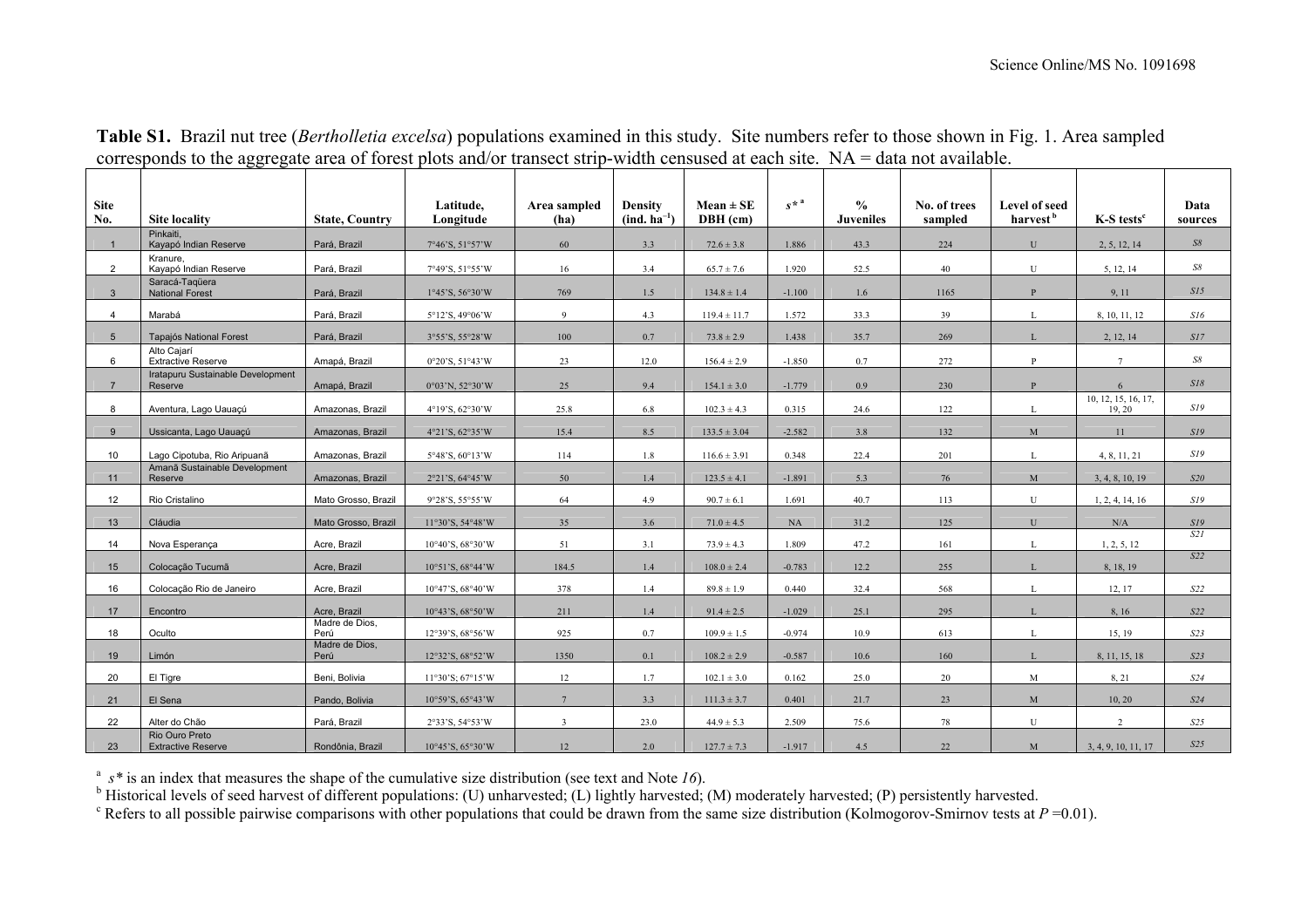**Table S2.** Details of multiple step-down regression models examining the effects of environmental variables on (a) the relative frequency of juvenile Brazil nut trees  $(R^2 =$ 0.89,  $F_{5,17} = 24.9$ ,  $P<0.001$ ), and (b) the  $s*$  parameter of cumulative size distributions  $(R<sup>2</sup> = 0.80, F<sub>3,18</sub> = 23.5, P<0.001)$ , across 23 natural populations throughout the Amazon basin. Independent variables are ordered from the most to the least important in the models according to their *F*-values.

# (a) Dependent variable: Percentage of juveniles

| <b>Effect</b>              | Coefficient | <b>Std Error</b> | Std. Coef. | Tol.  | df | F     | P       |
|----------------------------|-------------|------------------|------------|-------|----|-------|---------|
| <b>Variables retained</b>  |             |                  |            |       |    |       |         |
| Seed harvest (PCA scores)  | $-0.441$    | 0.052            | $-0.818$   | 0.753 |    | 70.75 | < 0.001 |
| Longitude                  | $-1.453$    | 0.306            | $-0.517$   | 0.603 |    | 22.63 | < 0.001 |
| Large herbivore abundance  | $-9.662$    | 2.419            | $-0.440$   | 0.587 |    | 15.96 | 0.001   |
| Agouti abundance           | $-8.863$    | 3.160            | $-0.307$   | 0.594 | л. | 7.86  | 0.013   |
| Total rainfall             | $-0.020$    | 0.007            | $-0.268$   | 0.726 | л. | 7.34  | 0.015   |
| Variables excluded         | Part. Corr. |                  |            |       |    |       |         |
| Hunting pressure           | 0.206       |                  |            | 0.238 | 1  | 0.66  | 0.428   |
| Forest canopy openness     | 0.201       |                  |            | 0.389 |    | 0.63  | 0.438   |
| B. excelsa tree density    | 0.201       |                  |            | 0.421 |    | 0.63  | 0.440   |
| Soil nutrient availability | 0.125       |                  |            | 0.103 | Ι. | 0.24  | 0.631   |
| Latitude                   | $-0.142$    |                  |            | 0.085 |    | 0.31  | 0.587   |
| Number of dry months       | 0.095       |                  |            | 0.065 |    | 0.14  | 0.716   |
| Sampling area              | 0.047       |                  |            | 0.480 |    | 0.03  | 0.858   |

| <b>Effect</b>                  | Coefficient | <b>Std Error</b> | Std. Coef. | Tol.  | df | F     | P     |
|--------------------------------|-------------|------------------|------------|-------|----|-------|-------|
| <b>Variables retained</b>      |             |                  |            |       |    |       |       |
| Seed harvest (PCA scores)      | $-0.037$    | 0.005            | $-0.876$   | 0.877 | 1  | 59.59 | 0.000 |
| Large herbivore abundance      | $-0.824$    | 0.224            | $-0.482$   | 0.657 |    | 13.55 | 0.002 |
| Longitude                      | $-0.097$    | 0.027            | $-0.446$   | 0.732 |    | 12.88 | 0.002 |
| Variables excluded             | Part. Corr. |                  |            |       |    |       |       |
| Rainfall                       | $-0.355$    |                  |            | 0.847 | 1  | 2.44  | 0.136 |
| <i>B. excelsa</i> tree density | $-0.299$    |                  |            | 0.594 |    | 1.67  | 0.213 |
| Forest canopy openness         | 0.258       |                  |            | 0.717 | 1  | 1.21  | 0.286 |
| Soil nutrient availability     | 0.241       |                  |            | 0.765 | Ι. | 1.05  | 0.320 |
| Hunting pressure               | 0.161       |                  |            | 0.271 |    | 0.45  | 0.509 |
| Sampling area                  | $-0.111$    |                  |            | 0.680 | 1  | 0.21  | 0.651 |
| Number of dry months           | 0.110       |                  |            | 0.860 | 1  | 0.21  | 0.654 |
| Latitude                       | 0.027       |                  |            | 0.266 | 1  | 0.01  | 0.913 |
| Agouti abundance               | 0.014       |                  |            | 0.692 |    | 0.003 | 0.955 |

| (b) Dependent variable: $s^*$ parameter of the cumulative tree size (DBH) distribution |
|----------------------------------------------------------------------------------------|
|----------------------------------------------------------------------------------------|

# **Fitted logistic models**

The fits of the logistic model to the cumulative size data are shown in Fig. S3. We also fitted log-normal and gamma-distributions, but these performed worse. We note that the models are fitted to cumulative data and hence residuals are autocorrelated. However,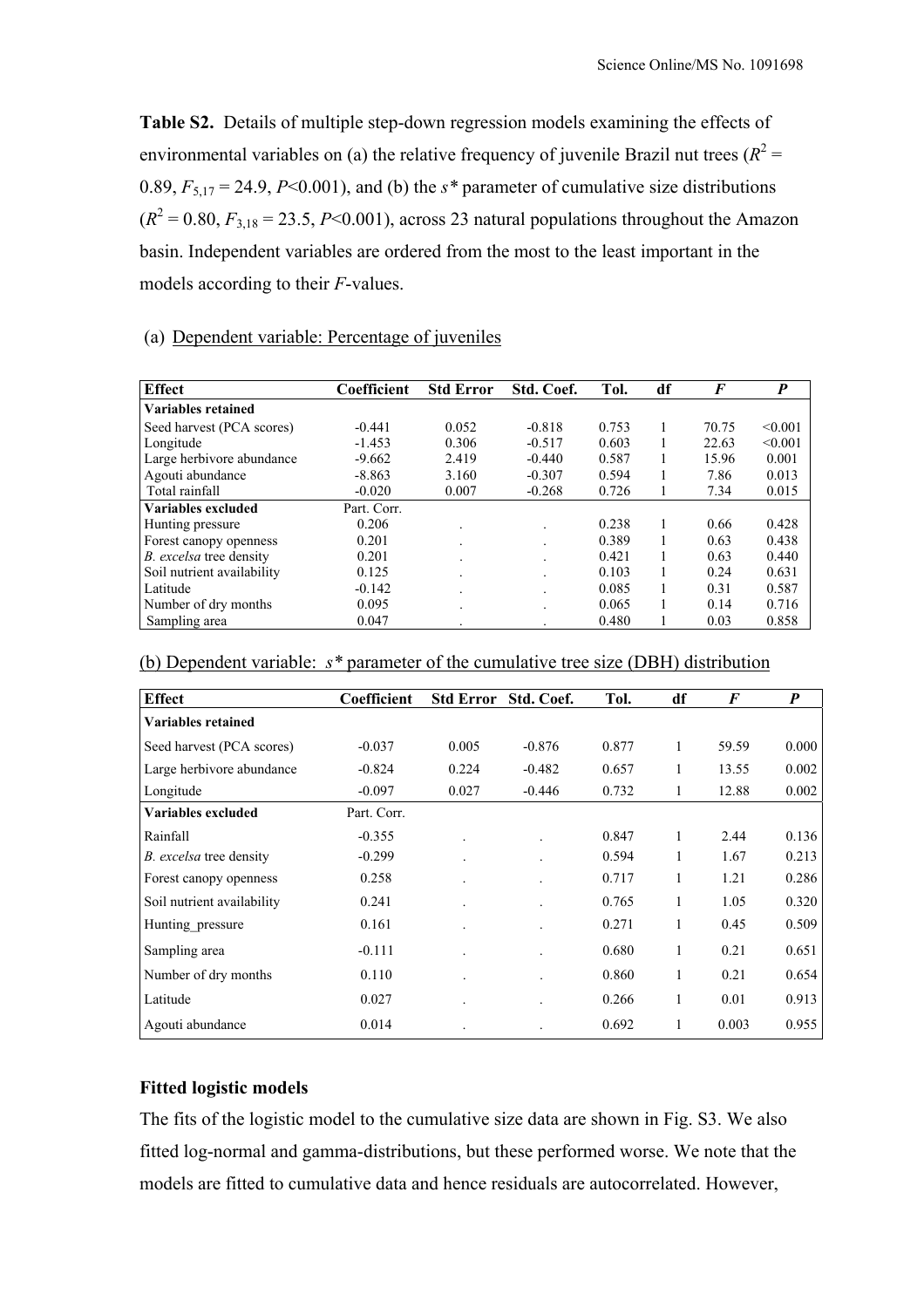we did not perform any statistical tests on the fitted parameters, and there is no reason to expect autocorrelation to cause parameter bias. Indeed the fits of the logistic model were generally excellent. We also estimated the parameters of the logistic regression from the mean and variance of the data assuming a logistic distribution. However the fits of the model estimated in this way were generally worse, probably because the data are truncated at 10 cm DBH.

# **Supporting Online References**

- S1.S. A Mori, G. T. Prance, *Flora Neotropica* **21**, 1 (1990).
- S2. R. P. Salomão, personal communication.
- S3. J. M. Pires, in *The Amazon: Limnology and Landscape Ecology of a Mighty Tropical River and its Basin*, H. Sioli, Ed. (Dr. W. Junk Publishers, Dordrecht, 1984). pp. 581-602.
- S4. P. B. Camargo, R. P. Salomão, S. Trumbore, L. A. Martinelli, *Scientia Agricola*  **51**, 389 (1994).
- S5. C. Pesce, *Oil palms and other oilseeds of the Amazon* (Reference Publications, Algonac, Michigan, 1985).
- S6. M. L. Jorge, *Área de vida, atividade diária e densidade populacional de cotias (Dasyprocta leporina) na Estação de Pesquisas Pinkaiti, Amazônia Oriental*. MSc thesis. MSc thesis, University of São Paulo (2000).
- S7. C. A. Peres, C. Baider, *J. Trop. Ecol.* **13**, 595 (1997).
- S8. C. Baider, *Demografia e Ecologia de Dispersão de Frutos de* Bertholletia excelsa *Humb. & Bonpl. (Lecythidaceae) em Castanhais Silvestres da Amazônia Oriental*, PhD thesis, University of São Paulo (2000).
- S9. P. A. Zuidema, *Ecology and Management of the Brazil Nut Tree (Bertholletia excelsa).* (PROMAB Scientific Series 6, Utrecht, 2003) pp. 1-111.
- S10. G. H. Shepard, Jr., R. Gribel, *Estudos sobre a biologia reprodutiva de plantas Amazônicas e suas aplicações no uso, manejo e conservação dos recursos naturais*, Unpublished Report to the Brazilian Science Council (CNPq), Brasília, D.F. (2002).
- S11. J. Barlow, C. A. Peres, Phil. Trans. Roy. Soc. (in press)
- S12. K. A. Kainer, M. L. Duryea, N. C. Macedo, K. Williams, *Ecol. Appl.* **8**, 397 (1998).
- S13. G. P. Myers, A. C. Newton, O. Melgarejo. *For. Ecol. Manag.* **127**, 119 (2000).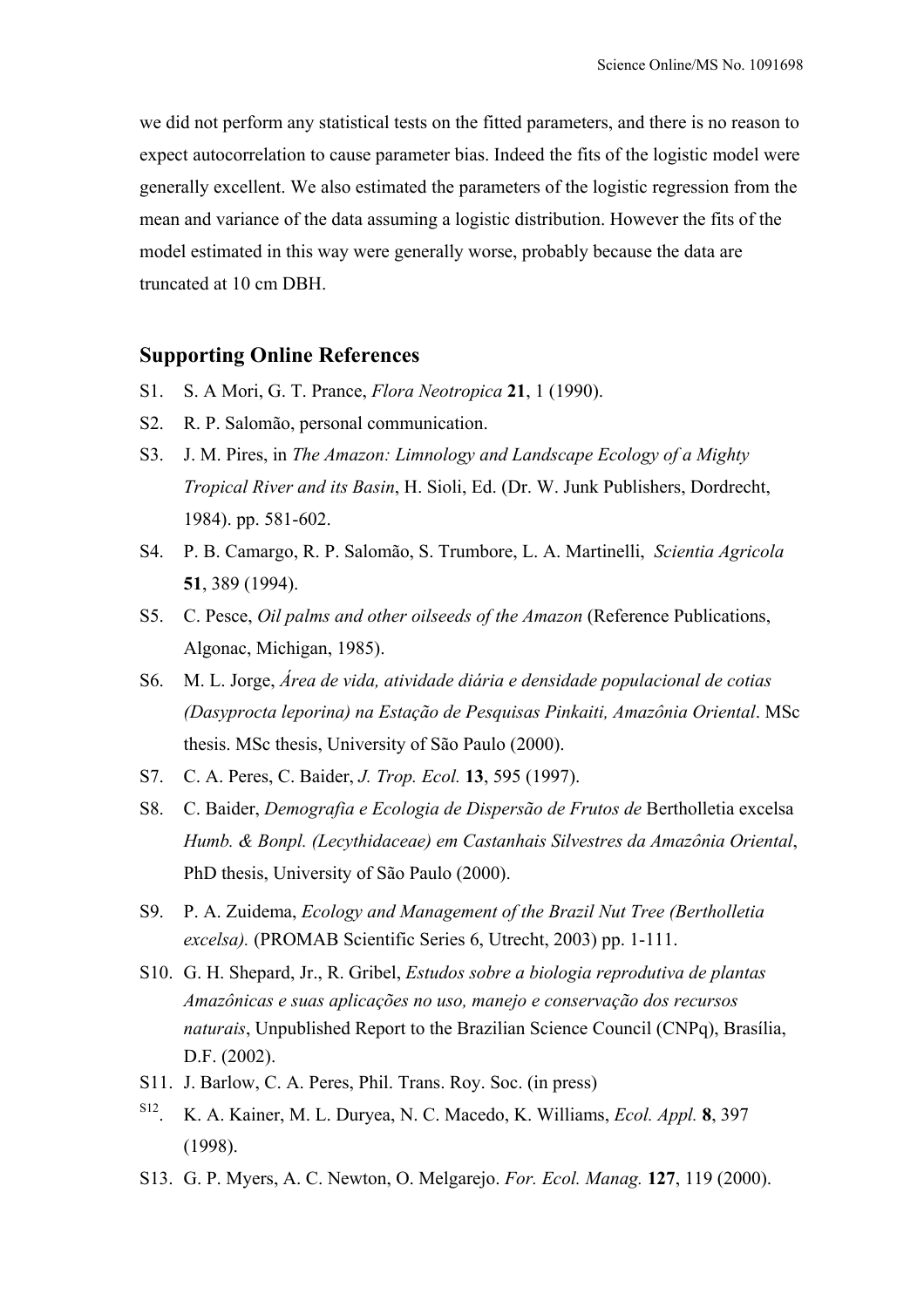- S14. F. Cornejo Valverde, E. Ortiz, in *El Manu y Otras Experiencias de Investigación y Manejo de Bosques Tropicales*, L. O. Rodríguez, Ed. (PROMANU, Cusco, Perú, 2001), pp. 83-90.
- S15. R. P. Salomão. Inventário Floresta de Castanheira (*Bertholletia excelsa* H. & B. Lecythidaceae) no Platô Almeidas da Floresta Nacional Saracá-Taqüera, Porto Trombetas, Município de Oriximiná, Pará. (Mineração Rio do Norte, Belém, 2002).
- S16. R. P. Salomão. Estrutura e densidade de *Bertholletia excelsa* H. & B. ("castanheira") nas regiões de Carajás e Marabá, Estado do Pará. *Bol. Mus. Par. Emílio Goeldi, Série Botânica* **7**, 543 (1991).
- S17. M. Kanashiro and P. Coventry, this study.
- S18. JGP, Plano de Manejo Florestal para a Exploração Sustentável dos Frutos da Castanha-do-Brasil (*Bertholletia excelsa*) na Reserva de Desenvolvimento Sustentável do Rio Iratapuru, na Região Sul do Amapá, com Vistas à Produção de Óleo de Castanha. (JGP Consultoria e Participações Ltda., 2002).
- S19. C. A. Peres, this study.
- S20. C. A. Peres and G. H. Shepard, Jr., this study.
- S21. V. M. Viana, R. A. Mello, L. M. Morais, N. T. Mendes, in *Floresta Amazônica: Dinâmica, Regeneração e Manejo*, C. Gascon, P. Moutinho, Eds. (Instituto Nacional de Pesquisa da Amazônia, Manaus, 1998). pp. 277-292.
- S22. L. H. O. Wadt, K. A. Kainer and D. A. P. Gomes-Silva, this study.
- S23. F. C. Valverde and E. Ortiz, this study.
- S24. P. A. Zuidema, R. G. A. Boot, *J. Trop. Ecol.* **18**, 1 (2002).
- S25. G. H. Shepard, Jr. and R. Gribel, this study.
- S26. J. R. LaFleur, Marketing of Brazil nuts. Food and Agricultural Organization, Rome (1992).
- S27. D. G. Ricalde, The Peruvian "Castañeros": attitudes and approaches of an extractive society in Madre de Dios, Peru. PhD thesis, Duke University (1993).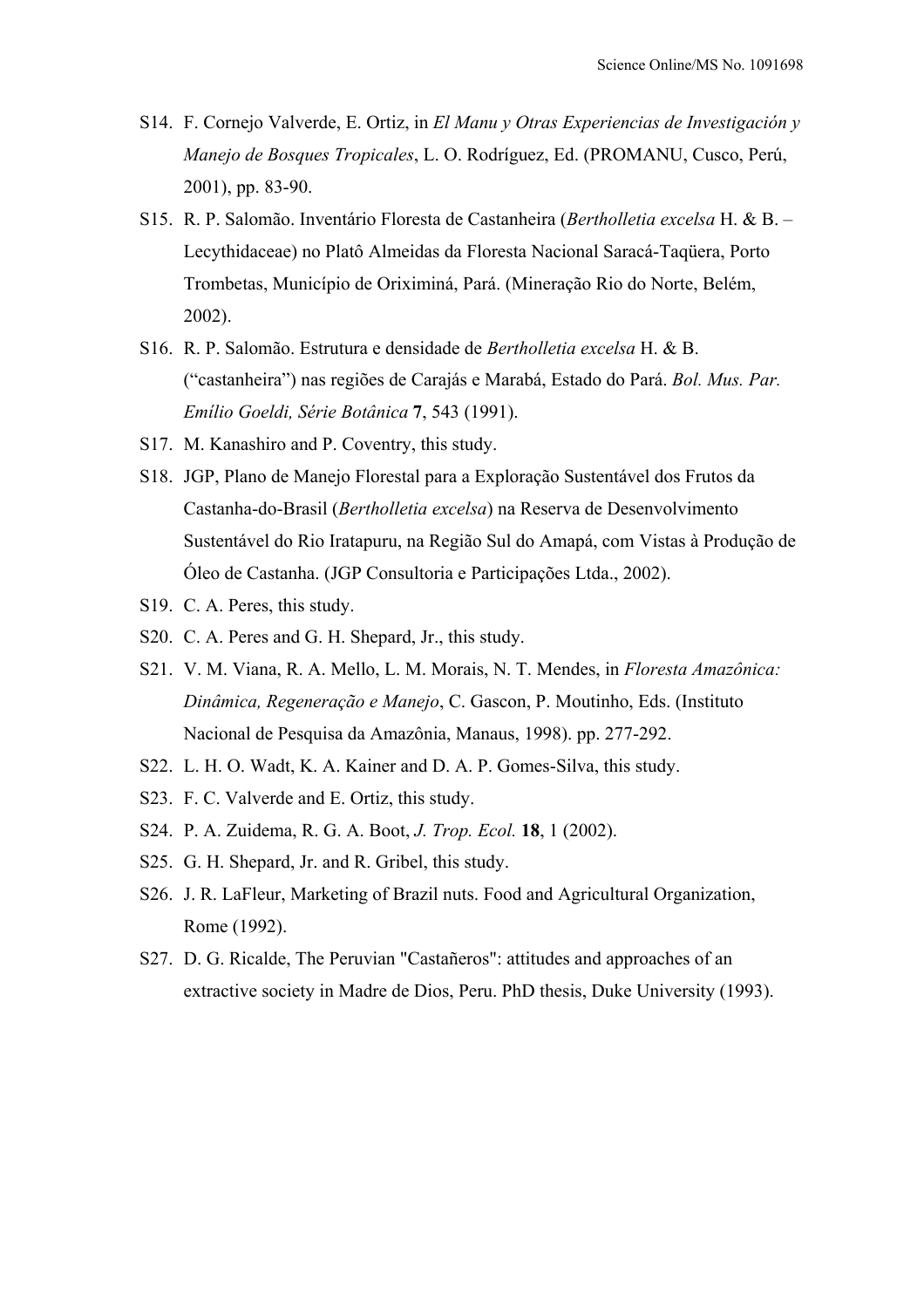

# **Supporting Online Figures**

**Fig. S1.** Rank order of harvesting based on the first axis scores from a principal component analysis (PCA) using four key variables describing the history, intensity, and spatial scale of *Bertholletia excelsa* seed exploitation across all populations for which size distribution data were available. Data points, which are color-coded according to the history and intensity of seed collection, may overlap and therefore indicate more than one population.



**Fig. S2.** Relationships between first axis scores from a PCA, summarizing the four key variables defining the historical levels of Brazil nut exploitation, and (A) mean tree DBH (cm); (B) percentage of juveniles; and (C) the *s\** parameter describing the cumulative size distribution of all stands for which data were available. Data points are colored according to their class of seed harvest (see legend in Fig. S1).  $R^2$  values are shown for each relationship.